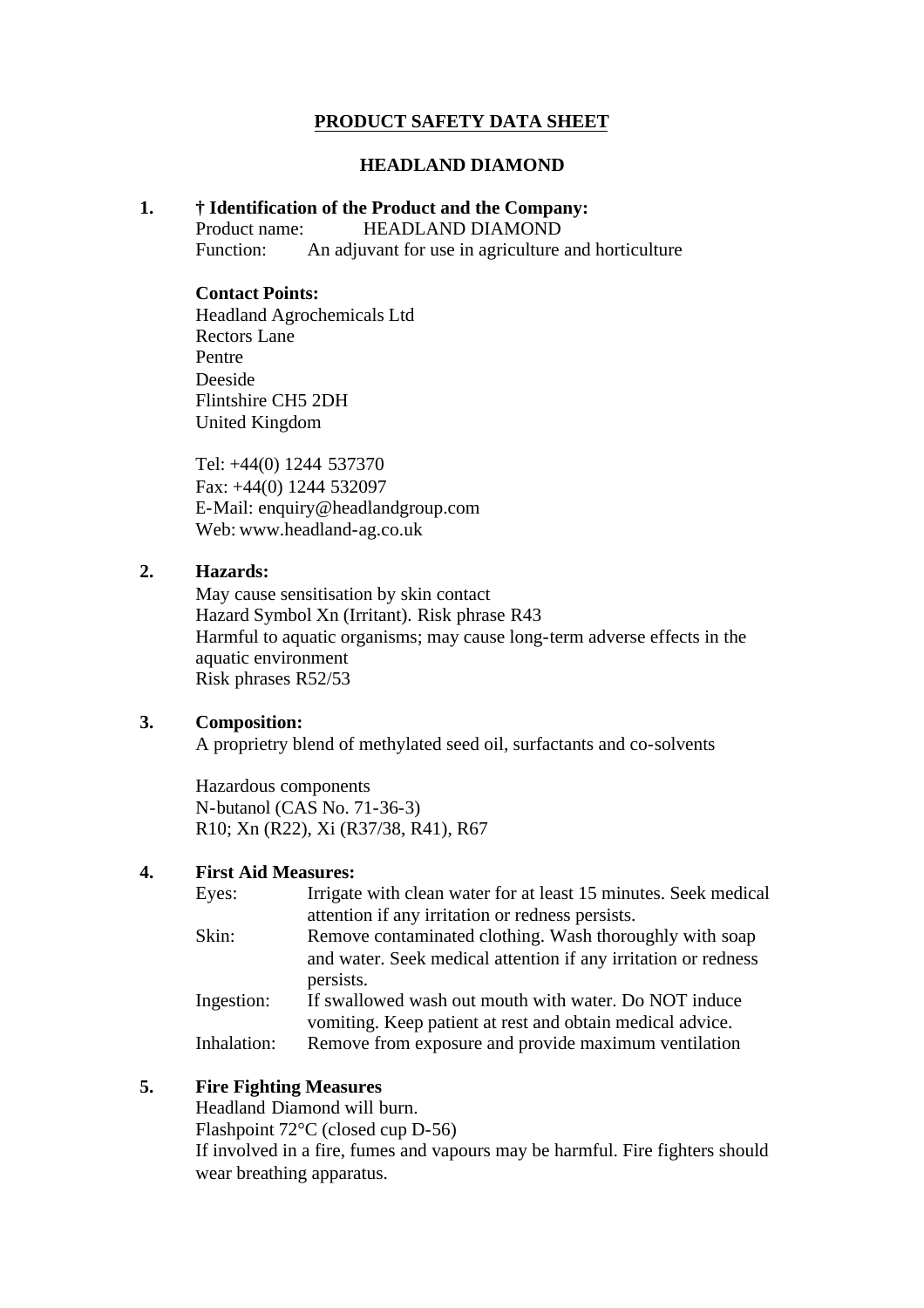Use dry chemical, foam, water spray, sand or earth. Prevent entry of the product or contaminated water into watercourses ditches or drains by bunding the area with sand or earth.

#### **6. Accidental Release (Spillage)**

Wear suitable protective clothing (see Section 8). Remove contaminated clothing immediately. Do not eat drink or smoke. Keep bystanders away. Absorb spillage with inert material (e.g. sand or earth), shovel or sweep up and transfer to a container for later removal to a safe place for disposal. Flush the area with plenty of water when all the spillage has been removed. Prevent the spillage from entering watercourses sewers or drains. Inform the authorities if contamination of waterways, sewers or drains is threatened or occurs.

## **7. Storage and Handling**

Wear suitable protective gloves and face protection when handling the concentrated product.

Wash protective clothing thoroughly after use especially the insides of gloves. Wash hands and exposed skin before meals and after work.

Keep in original container, tightly closed. Prevent ingress of moisture into the concentrated product.

Keep cool and dry in a suitable agricultural chemical store under lock and key Keep away from food, drink and animal feedingstuffs and out of reach of children.

#### **8. Personal Protection**

Wear suitable protective gloves (neoprene or nitrile rubber at least 0.5mm thick) and face-shield to BS2092 when handling the concentrated product or contaminated surfaces. Avoid breathing the spray mist when using. Decontaminate all personal protective equipment after use.

Occupational Exposure Limits: None applicable

#### **9. Physical and Chemical Properties**

| Appearance:           | A clear yellow oily liquid   |
|-----------------------|------------------------------|
| Odour:                | Faint, chemical              |
| Solubility:           | Completely miscible in water |
| Specific Gravity:     | 0.901                        |
| Ph:                   | Typically $5.5 - 6.5$        |
| Freezing point:       | $4.5^{\circ}$ C              |
| <b>Boiling Point:</b> | $96.5^{\circ}$ C             |
| Flashpoint:           | $72.0$ °C (closed cup D-56)  |

## **10. Stability and Reactivity**

Stability: Very stable. Stores for at least 2 years in original containers in normal agricultural chemical storage conditions.

Reactivity: Corrosive to aluminium. Incomplete combustion may yield carbon monoxide, carbon dioxide and other hazardous gases – keep away from heat and open flames. Do not bring into contact with strong oxidising agents.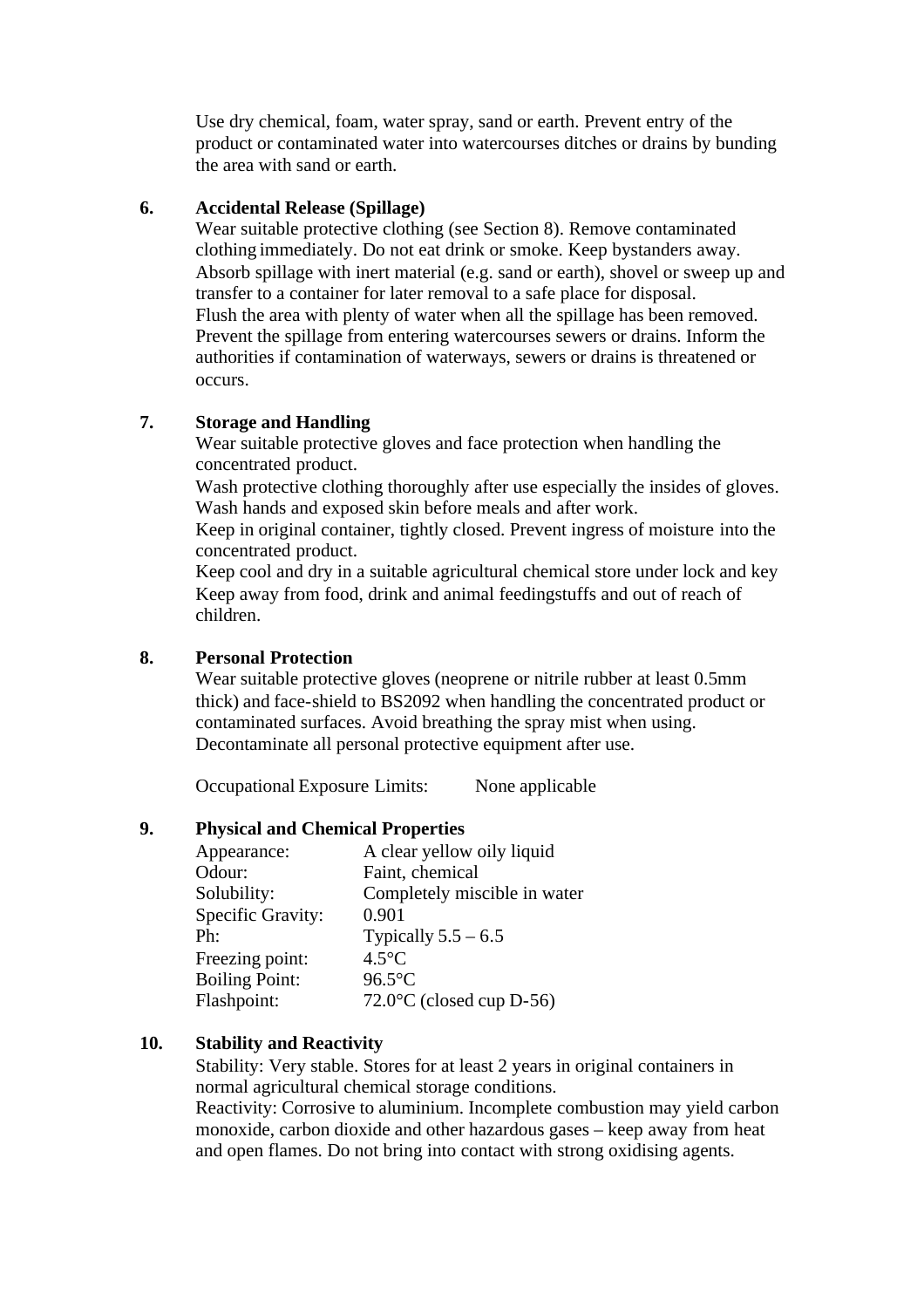# **11. Toxicological Information**

**Acute Toxicity:**

This product is of low acute toxicity: Acute oral LD50:  $>5,000$  mg/kg.bw Acute dermal LD50: >2,000 mg/kg.bw Inhalation: No data Irritancy: A potential skin sensitiser. Ingestion may cause irritation of the mouth, throat and digestive tract.

# **12. Environmental Protection**

Harmful to fish. Toxicity to: Fish: 96 hour LC 50 to Rainbow trout  $=$  48 mg/litre Aquatic Invertebrates: 48 hour EC50 to *Daphnia spp* = > 100 mg/litre Do not contaminate ponds, waterways or ditches with chemical or used containers.

Persistence in the Environment: Fully bio-degradable

## **13. Disposal of Unwanted Product and Used Containers**

Consult the local authorities before disposing of unwanted chemical. Triple-rinse and puncture used containers and dispose of as permitted by local authorities. Do not re-use containers for any purpose.

# **14. Transport Information**

Road Transport: Not hazardous UN Number: None Proper Shipping Name: Does not apply CPL Packing Group: Does not apply ADR/RID Description: Does not apply IMDG Class: Not classified

# **15. Regulatory Information**

| Hazard                 |                                                         |
|------------------------|---------------------------------------------------------|
| Symbol:                | Irritant Xi                                             |
| <b>Risk Phrases:</b>   |                                                         |
| R43                    | May cause sensitisation by skin contact                 |
| R <sub>52</sub>        | Harmful to aquatic organisms                            |
| R <sub>53</sub>        | May cause long-term adverse effects in the aquatic      |
|                        | environment.                                            |
| <b>Safety Phrases:</b> |                                                         |
| S <sub>2</sub>         | Keep out of reach of children                           |
| S <sub>24</sub>        | Avoid contact with skin                                 |
| S37/39                 | Wear suitable protective gloves and eye/face protection |
| S <sub>57</sub>        | Use appropriate containment to avoid environmental      |
|                        | contamination                                           |

# **16. Other Information**

The above information is intended to give health and safety guidance on the storage and transport of the substance or product to which it relates. It is not intended to apply to the use of the product, for which purpose the product